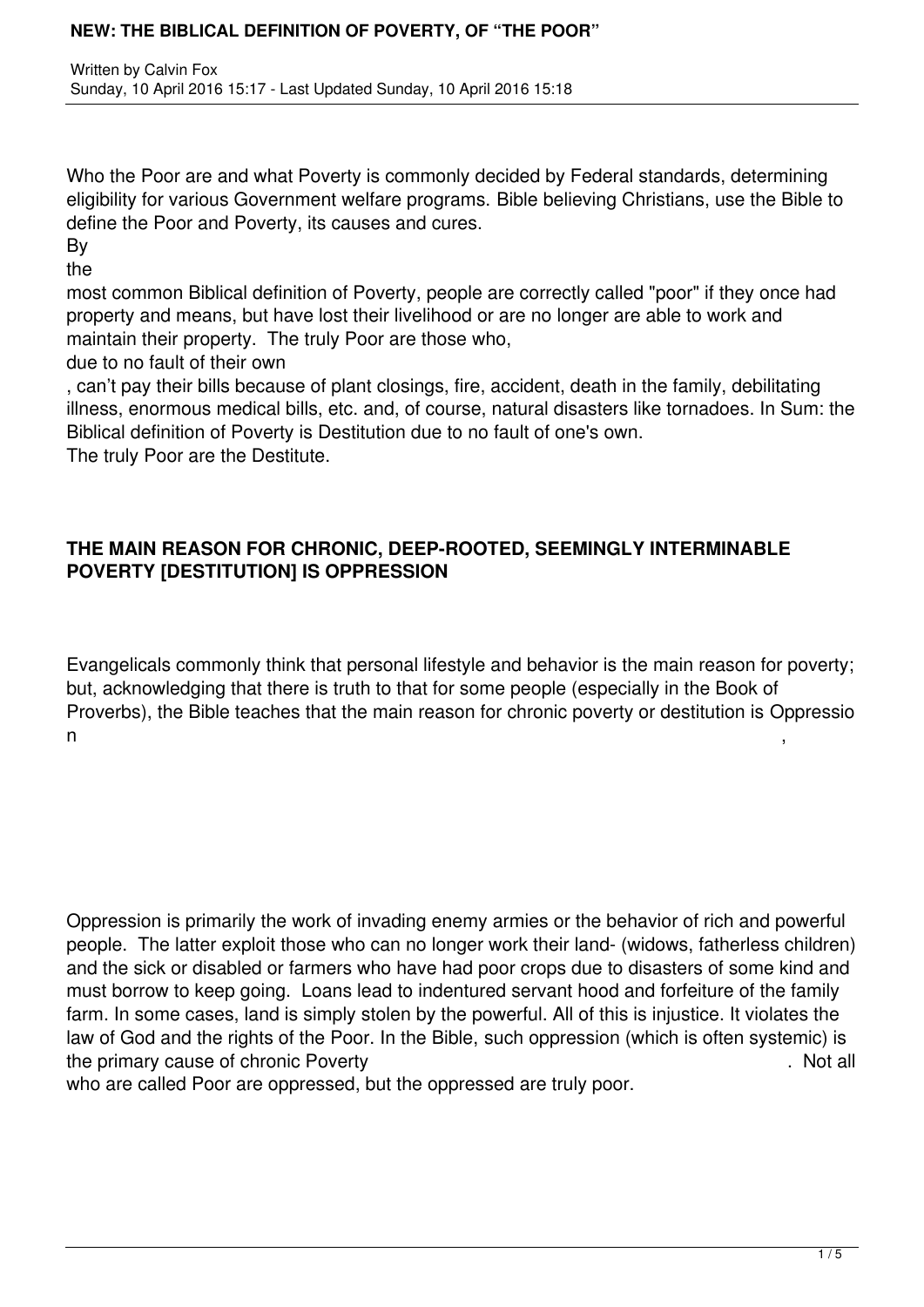Written by Calvin Fox Sunday, 10 April 2016 15:17 - Last Updated Sunday, 10 April 2016 15:18

## **Examples of Oppression**

Oppression is exploitation, defrauding, cheating, and stealing.

Oppression can be suffering loss or violence at the hands of "powerful interests" using corrupt courts or bad laws.

The typical victims of such oppression, in Scripture, are workers who have very low incomes and are weak with little or no economic, social or political power

Think of the Money Lender abruptly taking the farm from the widow and her children after the husband is killed in an accident. Think of the King taking house or land of a subject to make room for an addition to his palace or a Corporation taking housing or land by eminent domain for a parking lot. Think of the Wealthy Landowner claiming neighboring land to improve his view of the ocean or think of people who lose their houses to unscrupulous or dishonest money lenders because a catastrophe has taken away their income and they are unable to pay off debts or are forced off their property by a developer taking the land for commercial development with the support of Government. Many examples exist as oppression is very common.

People dealing with mental, emotional or physical "disease" and are destitute for these reasons are oppressed if and when treatment and support is denied to them.

Many Bible texts tell us that God is very concerned for victims of oppression. He wants them to have justice. God is not on the side of the poor as such. God is on the side of Justice. All people have a right to work, to engage in the economic processes. They have the right to enjoy the fruit from their labor, to make a profit, to have private property and to own land. God upholds all these rights. To deny any of them to anyone is injustice and God is against any person, group, business or laws that do the denying.

#### **THE PRIMARY CAUSE OF OPPRESSION: IDOLATRY**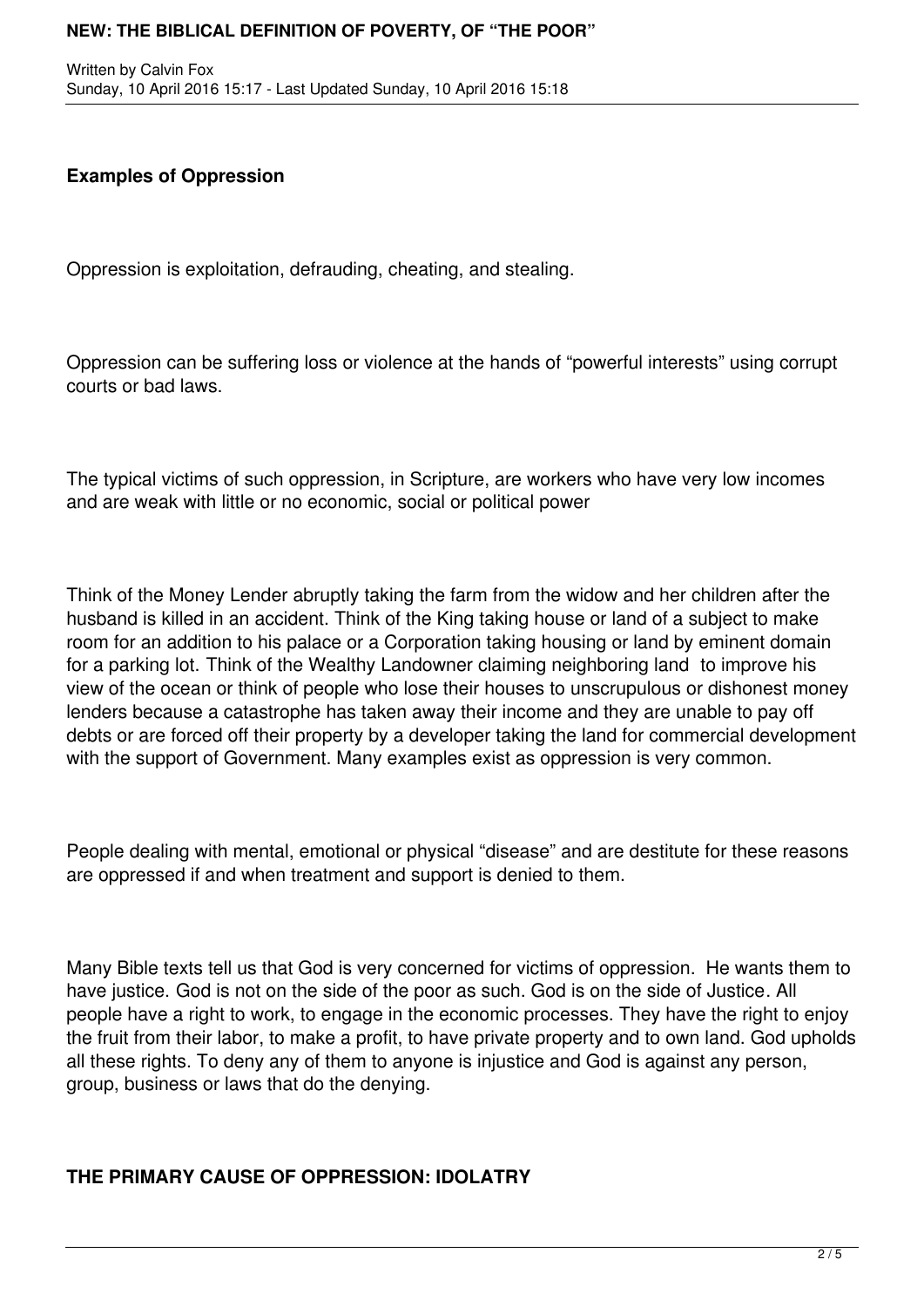Oppression is rooted in idolatry. The Bible makes it clear that the primary cause of oppression is not greed, but idolatry. As people reject God & His Law to follow idols, they substitute the ungodly values and behavior dictated by those idols.

Major contemporary Idols in America include

# **· Statism is faith in the concentration of economic and social controls and planning in the hands of a highly centralized government**

· Scientism is an exaggerated trust in the efficacy of the methods of natural science applied to all areas of investigation (as in philosophy, the social **sciences** 

, and the humanities)

· Technism is the conviction that Technique and Technology are the answer to everything

· Economism is reduction of all social facts to economic dimensions. Especially an ideolog  ${\sf y}$  , in

# which

supply and dem[and](http://en.wikipedia.org/wiki/Reductionism)

[\("T](http://en.wikipedia.org/wiki/Ideology)he Free Market") are the only [important fa](http://en.wikipedia.org/wiki/Social_fact)ctor[s in decisi](http://en.wikipedia.org/wiki/Economic)ons, ignoring all other factors

Worship of any of these Idols historically leads to the belief that ends justify means and to the objectification and oppression of persons and the exploitation of Nature. Those who serve these Idols use them to gain and exercise power for themselves. They are deceived. Idols end up controlling those who worship them.

This leads idol worshipers to exploit and oppress the weak and powerless. This is not to say that all people who are rich and powerful do this! There are many rich and powerful people who are also both moral and compassionate and use their wealth and power to accomplish much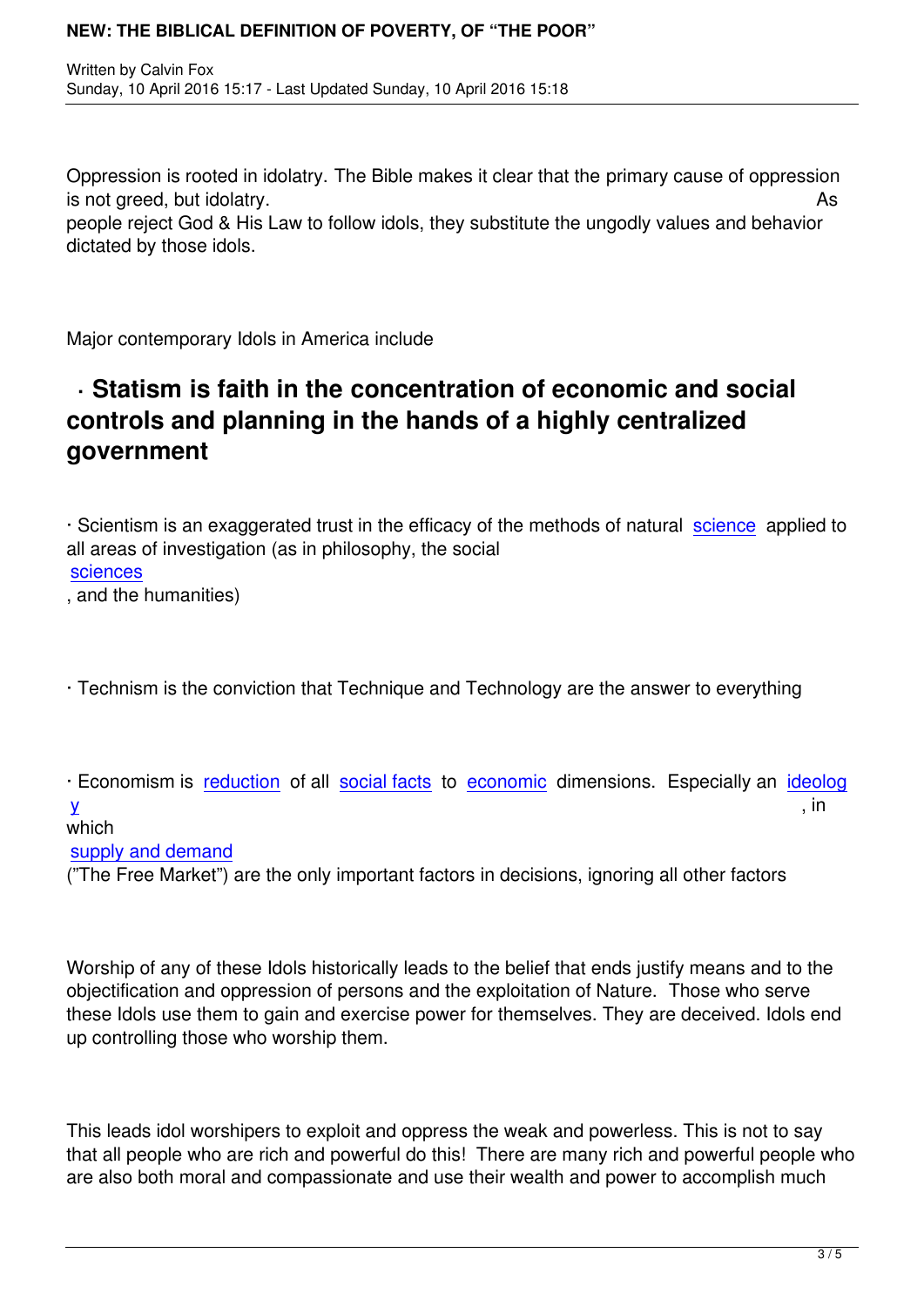Written by Calvin Fox Sunday, 10 April 2016 15:17 - Last Updated Sunday, 10 April 2016 15:18

good in the world. Nevertheless, Idolatry leads to oppression and must be confronted.

# **Long range Biblical Solution for Poverty involves tearing down the Idols by the preaching of the Gospel and the Removal of Oppression**

Poverty which is caused by oppression will not be solved by anything less than removal of that oppression. The oppressive behavior mentioned in Scripture is illegal in America. Justice [an end to oppression] must be secured primarily through the Courts

. Such action goes to the root of the problem. If the oppression is systemic and institutionalized, those systems and institutions must be confronted by the Law.

Such opposition calls for brave action, even resistance, from individuals, churches and the community at large.

# **SPECIFIC POSITIVE STEPS THE BIBLE GIVES TO CARE FOR THE DESTITUTE**

**1. Family** According to the Bible, truly destitute and very poor people are to be taken in and supported by their kin, their extended family [caring for its needy members is the family's God-given responsibility]

**2. Church** As well as preaching the Gospel), the Church must teach its members the Biblical Principles for living, which includes giving compassionate, generous and personal direct care to those in need.

**3. Business** In the Bible, the Destitute had a right to glean in the fields of others. Today, that means Businesses giving the Poor access to their products and services.

**4. Civic Community** The Destitute have a right to share in the collective wealth (charity) of the entire local community

To deny the truly poor any of the above rights is injustice. Bible-believing Christians should be